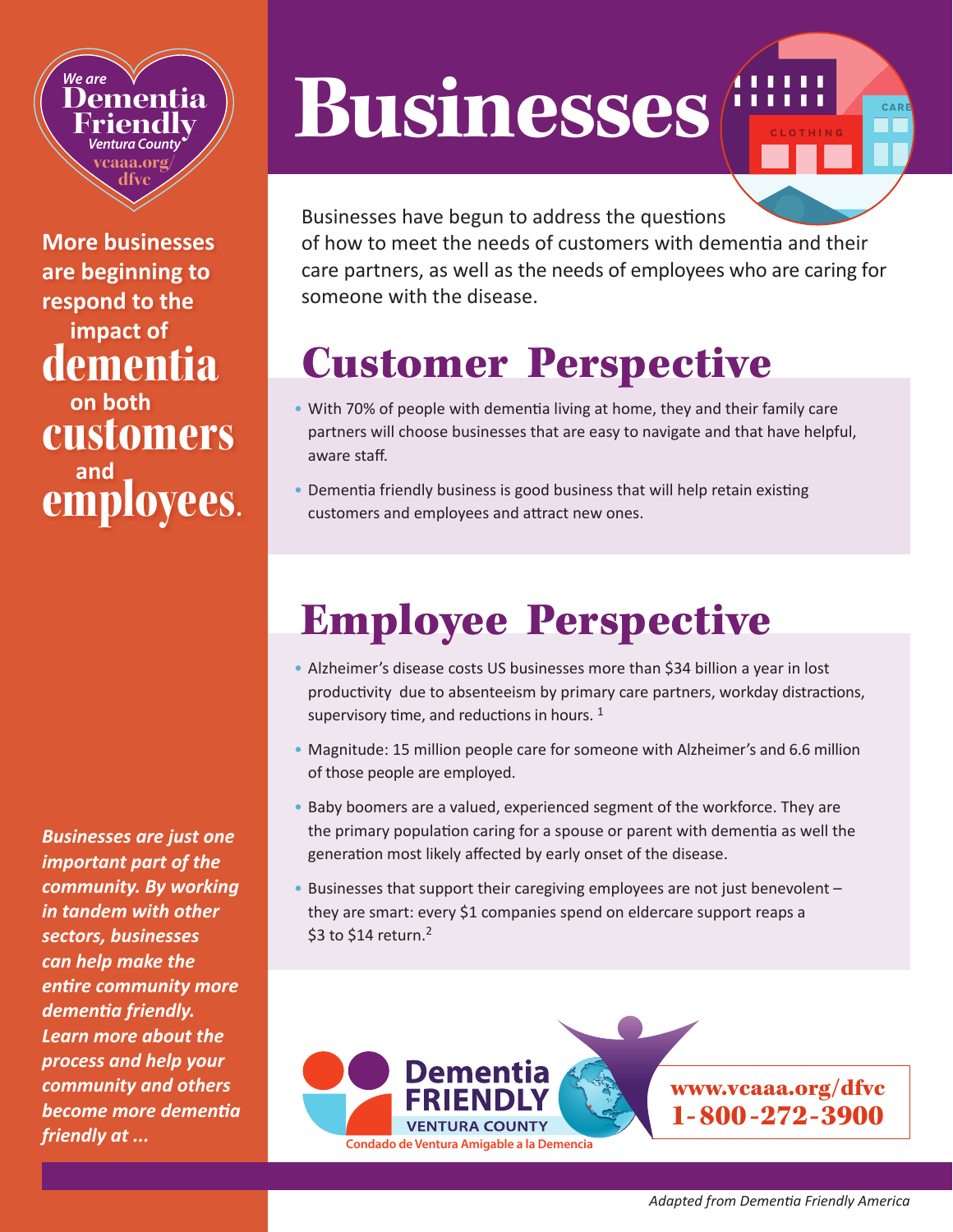#### *Ready to implement dementia friendly practices?*

|                                                                                             | <b>FOLLOW THE STEPS:</b>                                                                                                                                                                                                                                                                                                                                                                                                                                          |                                                                                                                                                                                                                                                                                              |
|---------------------------------------------------------------------------------------------|-------------------------------------------------------------------------------------------------------------------------------------------------------------------------------------------------------------------------------------------------------------------------------------------------------------------------------------------------------------------------------------------------------------------------------------------------------------------|----------------------------------------------------------------------------------------------------------------------------------------------------------------------------------------------------------------------------------------------------------------------------------------------|
| <b>PREPARE</b>                                                                              | • Recognize the signs of dementia and encourage early diagnosis.<br>• Know local services that help people with dementia and their care partners.                                                                                                                                                                                                                                                                                                                 |                                                                                                                                                                                                                                                                                              |
| <b>LEARN</b>                                                                                | • Learn to use dementia friendly communication skills.<br>. Know local services that help people with dementia and their care partners.                                                                                                                                                                                                                                                                                                                           |                                                                                                                                                                                                                                                                                              |
| <b>RESPOND</b>                                                                              | • Establish policies that support and accommodate employees who are care<br>partners to people with dementia.<br>• Spread dementia friendly principles to other businesses and the<br>community.                                                                                                                                                                                                                                                                  |                                                                                                                                                                                                                                                                                              |
| <b>Signs of</b><br>Dementia                                                                 | • Memory loss that disrupts daily life.<br>• Challenges in planning or solving problems.<br>• Difficulty completing familiar tasks at home,<br>at work or at leisure.<br>• Confusion with time or place.<br>• Trouble understanding visual images and<br>spatial relationships.                                                                                                                                                                                   | • New problems with words in speaking or<br>writing.<br>• Misplacing things and losing the ability to<br>retrace steps.<br>• Decreased or poor judgment.<br>• Withdrawal from work or social activities.<br>• Changes in mood or personality.                                                |
| <b>Dementia</b><br><b>Friendly</b><br><b>Communication</b><br>Skills                        | • Slow pace slightly and allow time for person<br>to process and respond.<br>• Use shorter simple sentences, and ask one<br>question at a time.<br>• Speak clearly and calmly, be patient and<br>understanding; listen.<br>• Treat the person with dignity and respect.                                                                                                                                                                                           | • Avoid arguing with or embarrassing the person.<br>• Be aware of your body language: smile and<br>make eye contact at eye level.<br>• Seek to understand the person's reality or<br>feelings.<br>• Apologize and redirect to another environ-<br>ment or subject as needed.                 |
| <b>Dementia</b><br><b>Friendly Business</b><br><b>&amp; Environment</b><br><b>Practices</b> | <b>Business Tips:</b><br>• Treat all customers with respect and dignity,<br>including those with dementia and their care<br>partners.<br>• Foster a connection with the customer's care<br>partners when appropriate, especially when<br>important transactions are involved, to help<br>protect the customer's interests.<br>• Learn more and continue to implement new<br>ways to be responsive to needs of customers<br>with dementia and their care partners. | <b>Environment Tips:</b><br>• Provide quiet places to sit and relax.<br>. Indoor environments should be safe and<br>accessible for people with dementia: well-lit<br>hallways, uncluttered spaces, and promi-<br>nent, easy-to-understand signs for restrooms<br>and other important places. |
| <b>Support Employee</b><br><b>Care Partners</b>                                             | • Talk with employees and show that you<br>understand they are juggling two jobs - one<br>as a care partner, and one working for you.<br>• Help employees connect to community<br>resources.                                                                                                                                                                                                                                                                      | • Establish policies and practices supportive to<br>care partners <sup>5</sup> , such as work schedule flexibility,<br>and inform employees of these policies.<br>• Ask for employee feedback on company's<br>responsiveness and efforts to support elder<br>care partner needs.             |